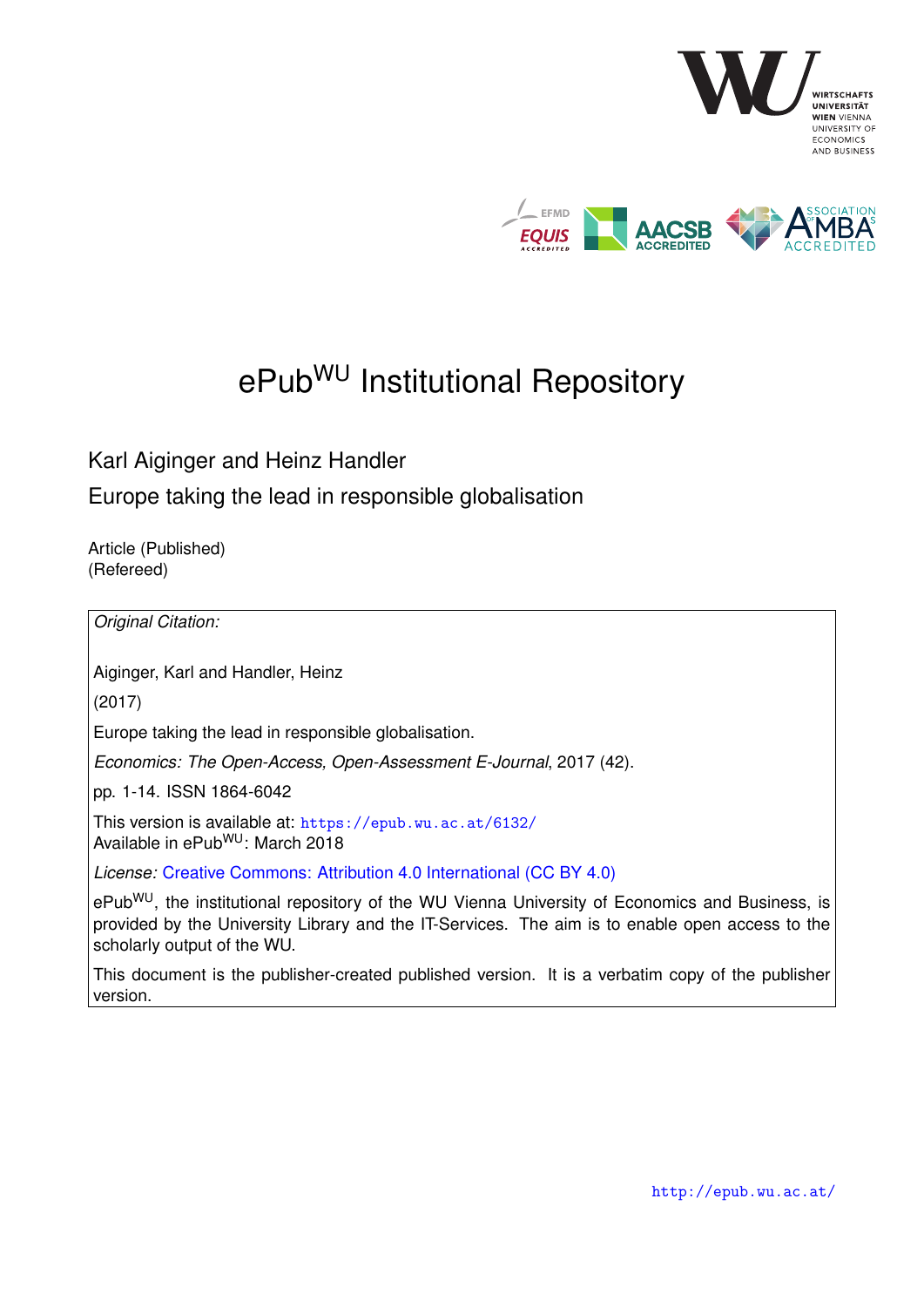

**Discussion Paper** No. 2017-42 | July 07, 2017 | <http://www.economics-ejournal.org/economics/discussionpapers/2017-42>

## **Europe taking the lead in responsible globalisation**

*Karl Aiginger and Heinz Handler*

#### **Abstract**

Political opposition to globalisation has risen in industrialized countries, although the positive overall effects on the growth of the world economy and the alleviation of poverty are empirically verifiable. However, the effects of globalisation vary according to regions, professional groups, and education. In the period of intensive globalisation, unemployment and inequality have risen, and people feel their lives to be determined by forces they cannot influence. Since the many new challenges, such as climate protection, can be better solved by worldwide efforts, it is indispensable to avoid new national barriers and to strengthen the endorsement of globalisation and the concomitant welfare effects. However, it is also necessary to respect cultural differences in preferences and to view globalisation as a search and learning process. Instruments for the implementation of such a strategy may vary according to regional specifics. Social and ecological goals – gaining higher importance with rising per capita incomes – are well-represented in the European model, but for worldwide solutions other socio-economic models will offer preferences and solutions. Apart from the announced partial withdrawal of the United States from globalisation and the upcoming dominance of China in world affairs and large scale investment, Europe would be well-advised to take a greater responsibility if not the lead in determining the rules of globalisation. Based on an opinion-forming process within Europe, responsible globalisation can significantly improve the quality of life in Europe and its partners worldwide.

(Submitted as [G20 Policy Paper\)](http://www.economics-ejournal.org/special-areas/g20-policy-papers)

**JEL** E02 E61 F13 F42 O10 **Keywords** Responsible globalization; change in US policy; Chinese ambitions

#### **Authors**

*Karl Aiginger*, **Policy Crossover Center: Vienna, and Vienna University of Economic** and Business Administration, Austria, karl.aiginger@querdenkereuropa.at *Heinz Handler*, Policy Crossover Center: Vienna Europe, Austria

**Citation** Karl Aiginger and Heinz Handler (2017). Europe taking the lead in responsible globalisation. Economics Discussion Papers, No 2017-42, Kiel Institute for the World Economy. http://www.economics-ejournal.org/economics/ discussionpapers/2017-42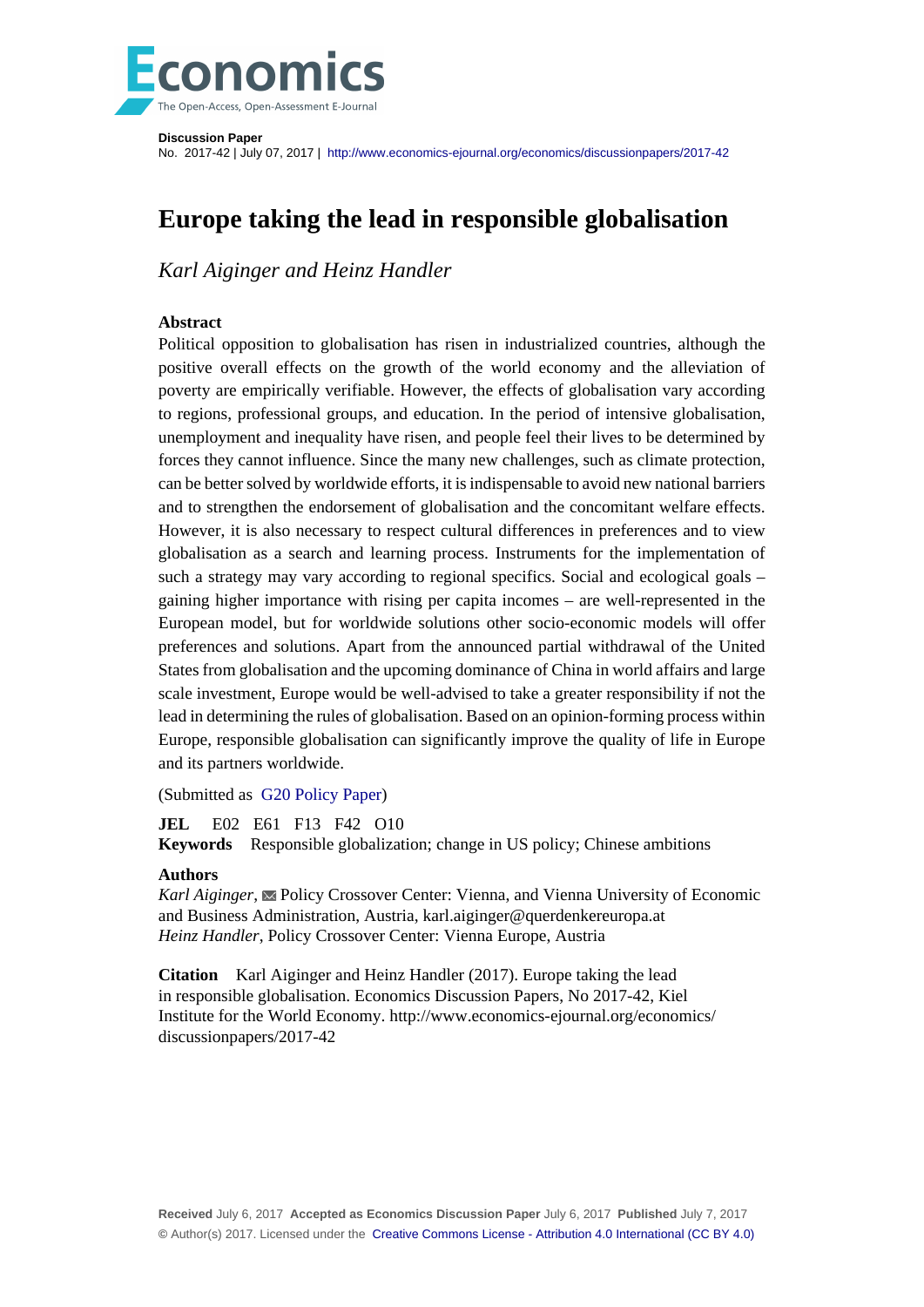## **1 Motivation**

Globalisation is a highly relevant issue for economy and politics and it evokes strong emotions among the population. Empirical research shows that globalisation primarily yields advantages, and polls confirm that this is also the view of the majority of Europeans. But globalisation also may have disadvantages for regions, groups and companies. This is especially the case when globalisation occurs concurrently with technological breakthroughs and weak demand and when economic policy fails to implement the necessary stabilising measures. Then globalisation can entail unemployment and rising inequality. As it is often experienced by citizens as an exogenous force to be endured without participation and protection, it may induce nationalist and populist reactions and may even be met with violent resistance. These in turn affect election results, strengthening illiberal tendencies and the call for protectionism.

Since important current problems such as climate change, water shortages or security issues can only be solved globally, Europe should remain open to globalisation, but also try to steer further developments according to intrinsic European values, such as liberal democracy, social balance and environmental sustainability. The partial withdrawal of the United States from these goals opens up the potential for Europe as a leader in shaping future globalisation. The current paper aggregates and organizes ideas for European policies that aim to achieve such broad welfare objectives.

## **2 Empirics of the "Third Wave" of Globalisation**

#### *Growth, dynamics, catching-up processes*

The positive expectations with regard to the dynamics of a globalising world economy have been realized. During the third wave of globalisation ("hyper-globalisation" starting in the early 1990s), the world economy grew by more than 3% per year. This output increase has been overwhelmingly due to the rise in labour productivity, which has in turn come about via technical innovations, their rapid dissemination through international economic relations, and the stronger global division of labour between countries with different factor endowments.

The growth acceleration has mostly been accounted for in emerging markets, which have experienced an average rate of growth in their real economic output of some 5% per year. In industrial countries the dynamics were roughly sustained, though largely due to the expansion of demand in new markets. As a general observation, countries with greater openness (as measured by export and import shares in GDP) tend to grow faster.

#### *Word market shares and the geopolitical perspective*

The catching-up process of emerging countries has been mirrored in declining shares of world trade and production by industrial countries. This shift is the positive consequence of globalisation for countries with relatively low income and high levels of poverty. However, it also changes the rules and institutions of the globalised economy. The developed world has established a number of international economic organizations and has dominated their bodies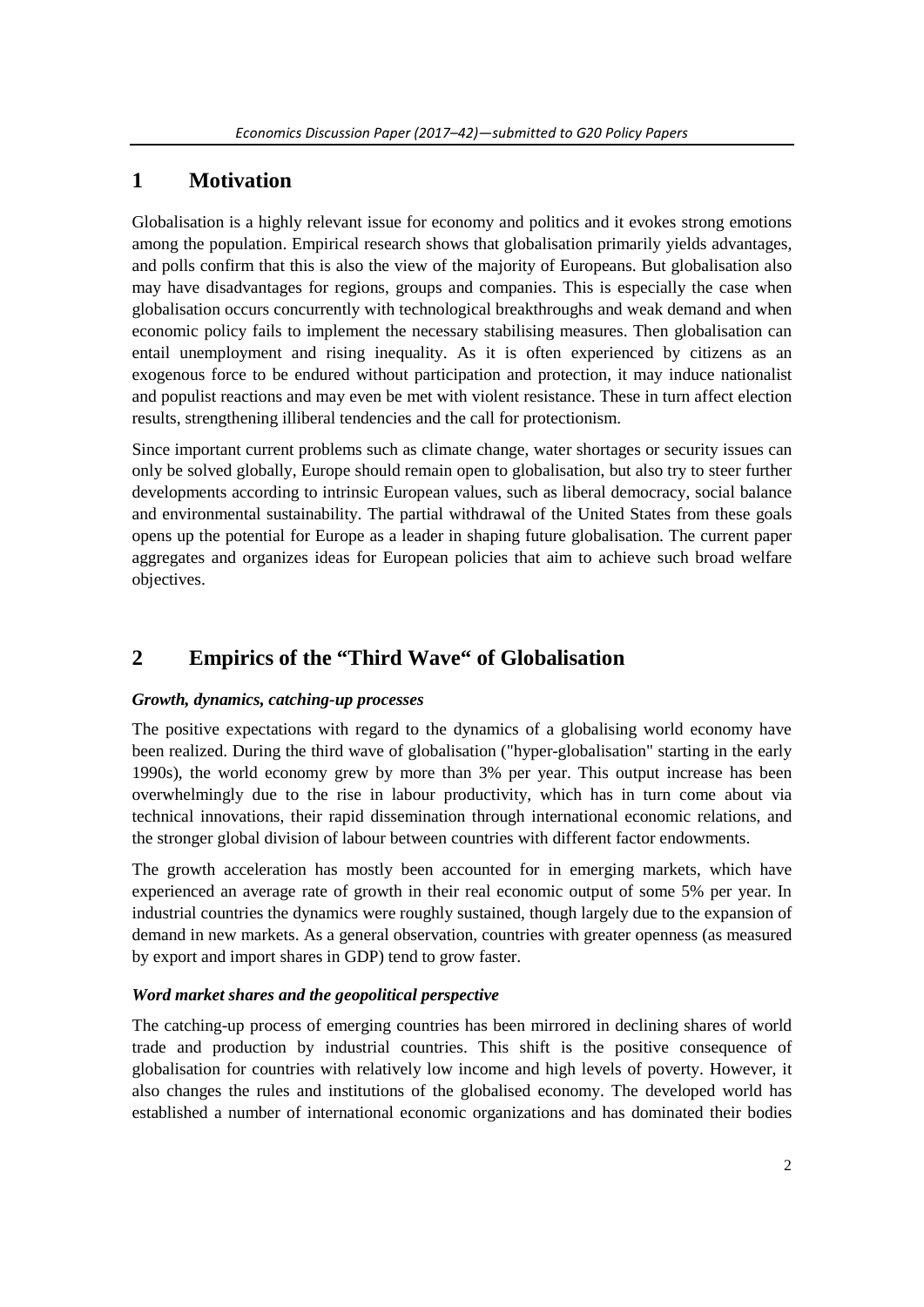and expert teams. Nowadays, emerging countries require a stronger say in these organizations, and they charter their own regional (and sometimes global) institutions, including development banks.

The EU 28 is still the biggest world economy with the highest percentage of world exports. In terms of value added, however, the EU is about to temporarily relinquishing its leadership to the United States and in the longer term to China. Growth in the Euro Area (and in the "core" countries Germany and France) is even weaker. This loss of economic power could be slowed by extending the EU towards the Western Balkans and the Black Sea region. A wider "European region", including Turkey, Russia and North Africa, could maintain a world market share of some 30%.

#### *Absolute poverty and relative inequality*

The long-lasting positive mood in industrial countries with respect to globalisation has been eroded in the face of rising worldwide imbalances and domestic inequality, as well as by the side-effects of immigration. A significant portion of workers in Europe and the United States feels threatened by globalisation, particularly if unemployment and migration coincide. To ward off the consequences, people are calling for protectionism and electing populist parties, while disregarding these parties' socio-political concepts, which bring lower social security benefits and changes in the tax system that often favour the wealthy.

Absolute poverty (as defined by a constant dollar amount per day, but also according to other criteria of manifest poverty) has decreased worldwide, and particularly in developing countries. The globalisation of knowledge in general and access to medical supplies in particular have substantially reduced infant mortality. The increase in life expectancy is particularly strong in developing countries, but even in industrial countries it is rising by two to three months each year. In contrast, relative inequality – the relation between top and low incomes – is on the rise in many countries. In Europe, unemployment has increased in recent decades, but the employment rate has also risen. In the United States both the unemployment rate and the employment rate are significantly lower today than before the financial crisis. For decades, the median wage has stagnated in the United States. In Europe, per-capita wages have risen, though those in the bottom third have done so only slightly, while the wages of people with unstable employment conditions have stagnated or at times even fallen. Neither the United States nor Europe has experienced frictionless market equilibrium in the labour market.

Whether and to what extent the rising inequality within most countries has been related to globalisation is a rather controversial issue. Many studies find that the rise in personal inequality within countries may be chiefly attributed to technical progress and to a much lesser extent to globalisation. In most industrial countries it is the interaction of technology, globalisation and a weakening of trade unions that result in an empirically visible increase in inequality.

#### *Ecological development*

In the course of the third wave of globalisation, capital-intensive and energy-intensive parts of industrial production have shifted from advanced countries to emerging economies, where the emissions per output are higher and environmental requirements are lower. The corresponding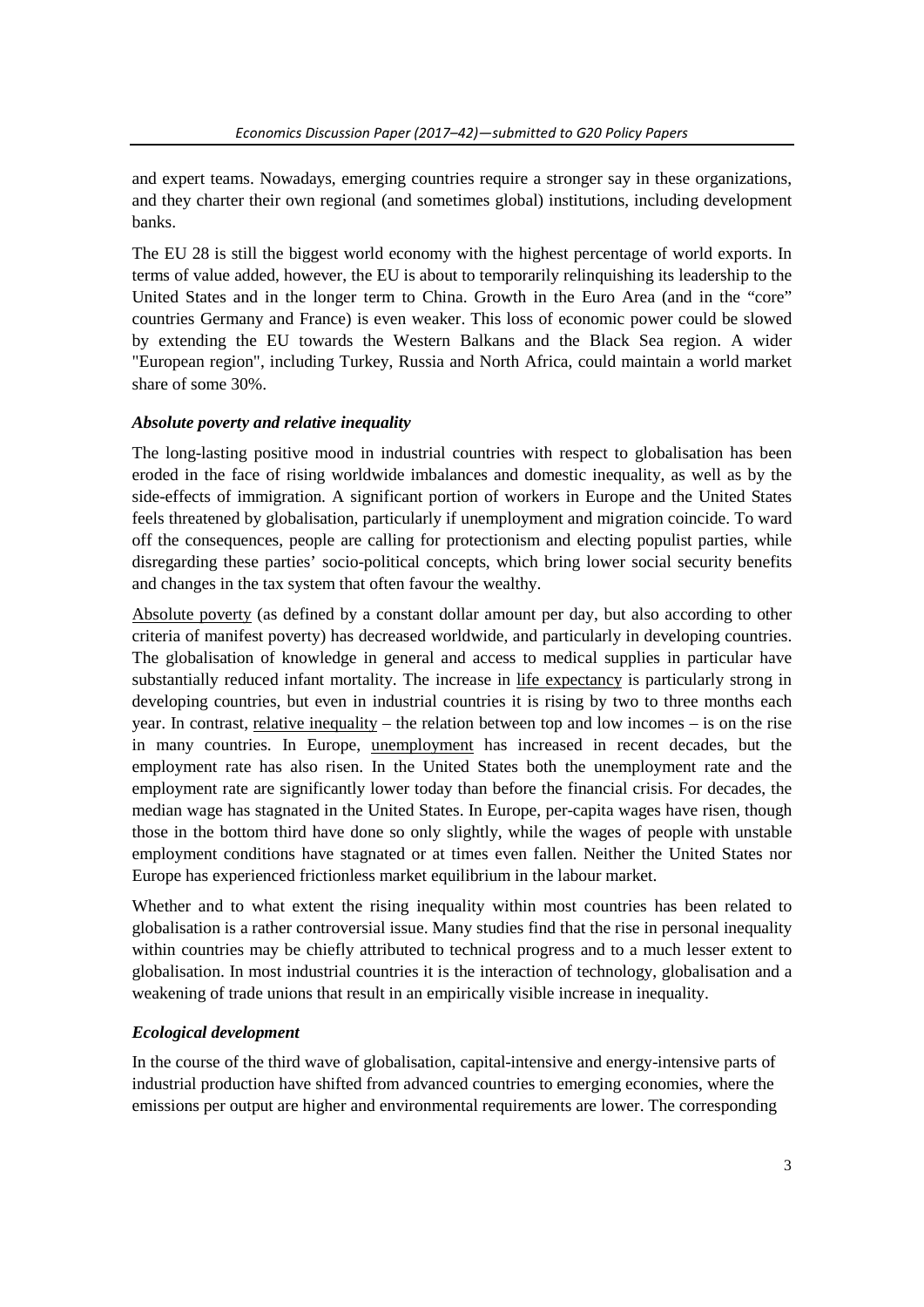overall increase in emissions per unit of production (carbon leakage) has to be seen, however, alongside the increasing energy and resource efficiency in developed countries. It is also a fact, that the increase in resource efficiency has generally been lower than that of labour productivity.

Until the 1990s, the growth of total global emissions exceeded economic growth, but it has since got lower and carbon dioxide emissions are now absolutely stable for three years. The slowdown has been furthered by efforts in China, which has achieved the highest amount of investment in renewable energy. The announced exit of the United States from the Paris climate agreement is regrettable, although up to now no country has followed suit. Other signatory countries and even some US states have expressed intentions to increase their decarbonisation efforts. For Europe this opens up the chance to widen its technological lead in energy efficiency and low-carbon technologies.

#### *Welfare assessment*

The empirical results concerning growth, employment, inequality and ecology tend to favour the advantages over the disadvantages of globalisation. However, they also exhibit problem areas and the special need for economic policy action on national, European and global levels. A welfare rating must be broadly based on aspects of quality of life and its dissemination, which are based on comprehensive indicators, including Beyond GDP Indicators, Sustainable Development Goals (SDG) and the Human Development Index.

## **3 Critique and Resistance, Turn of Mind**

In the third phase of globalisation, the critique of globalisation has shifted from the exploitation of developing countries to the disadvantages for industrialised countries. "Unfair" competition from emerging economies (due to inhumane working conditions, the lack of environmental standards and its reinforcement through policy intervention) has been particularly lamented.

#### *"Secular Stagnation" and "De-Globalisation happens"*

Long-term forecasts of GPD growth in industrialized countries yield rates of just 1-2% per year. The "Secular Stagnation Hypothesis" provides supply-side and demand-side causes for subdued growth in the future (Summers, 2016; Gordon, 2015). In recent years, world trade has increased less than global production. Whether this is a temporary phenomenon or the beginning of a deglobalisation phase remains open.

#### *Turnaround in the political discussion and criticism of international agreements*

In a number of European countries, newly-created "our country first" movements have had some success in parliamentary elections, at least until the spring of 2017. International trade agreements have collapsed at the multinational level (Doha round) and have been fiercely criticized at the national level (TIP, CETA, TTIP; ASIA, MERCOSUR). In the United States, the NAFTA agreement is hardly defended by the general public and China's admission to the WTO is considered a mistake.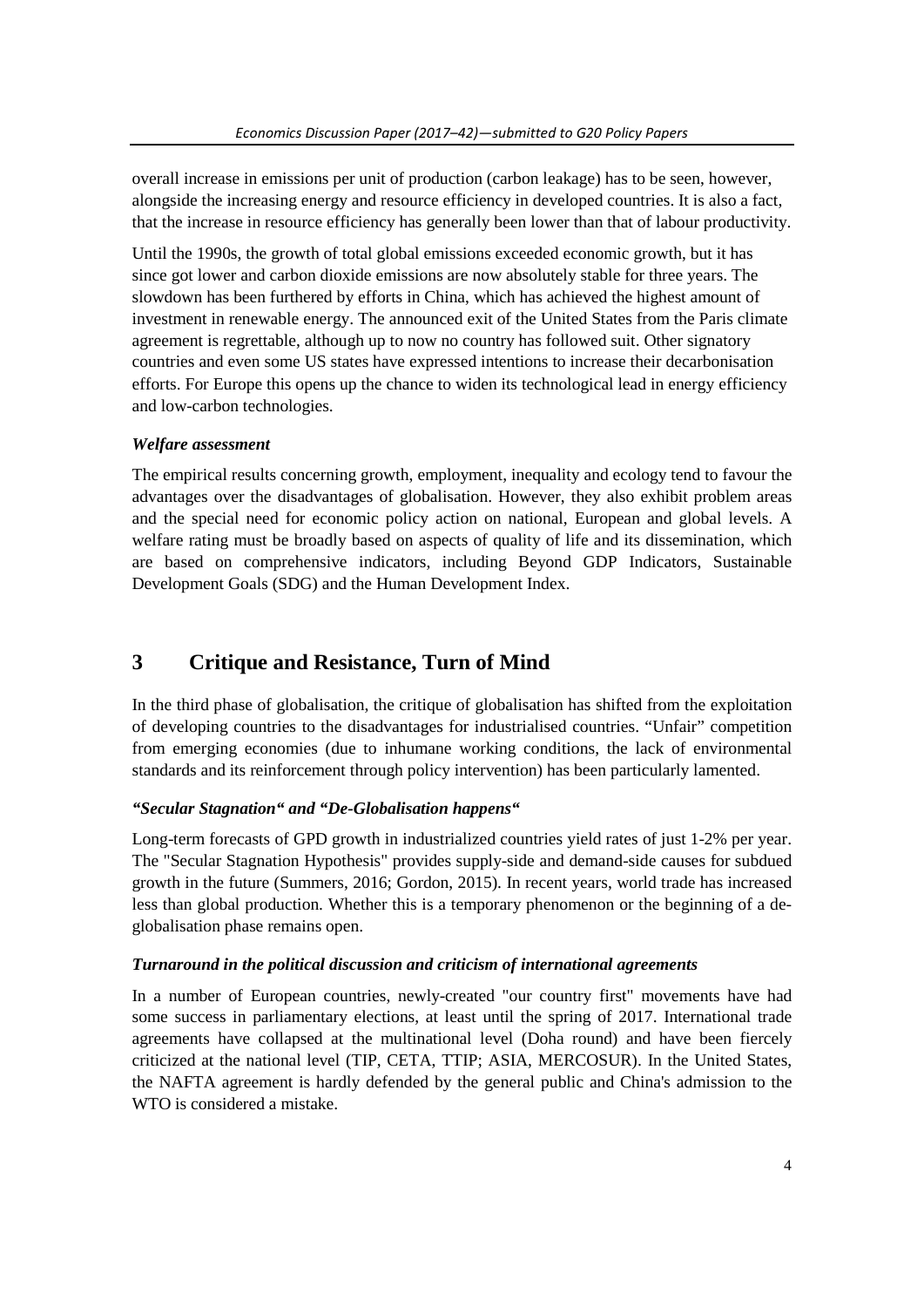#### *Causes of the turnaround*

Increasing inequality and high unemployment can be identified as the two central causes for sceptical assessments of globalisation and the call for protectionism and re-nationalisation.

Today the income and wealth distribution within most countries is more unequal than in 1990. From a global perspective, while low incomes in catching-up countries have risen substantially, incomes in the highest brackets have boomed as result of technological advances, "winner takes all" principles and a lack of government intervention. The "global middle class", comprising the working class in industrialized countries, has benefited least from globalisation (Milanovic, 2016). Most analyses emphasize that the effect of technology on the difference of income distribution is stronger than the influence of globalisation. As mentioned above, the problems may actually reinforce each other.

Unemployment is concentrated regionally and sectorally, mostly in former manufacturing areas with heavy industry, but also in regions with simple processing and delivery capacities and intermediate qualifications. For low-skilled people, an oversupply prevails despite extreme wage restraint and declining real wages in the long run. In contrast, skilled workers are in short supply, especially in technical professions. For highly qualified persons, competition is rather intense and headhunting and the outbidding of management salaries are commonplace.

#### *Amplification through policy failures*

First, economic policy has responded poorly to the disadvantages of globalisation which were well predicted on a theoretical level: In particular, globalisation losers – for example low skilled workers in high income countries – have not been compensated or re-qualified early enough.

Second, the financial crisis has resulted in a lasting distrust in the financial sector. Also the new regulations after the financial crisis have not stopped criticism, as they have not resolved a number of central failures. The presence of high-frequency trade, extremely high management salaries, the concentration of power, and profit transfers through tax havens has not been significantly diminished.

Third, the negative consequences of globalisation are more visible than the positive ones, because national policy and governments, but also private managers and companies tend to ascribe successes to their own merits, while failures are attributed to external forces.

Migration can have positive effects in the target country, if it matches the demand for labour, as well as in the country of origin, if it limits the brain drain by circular migration (Kanduth, 2017). However, if the negative effects dominate (resulting from war, famine or an excess of lowskilled persons in the target country), they are often exploited by populist movements in a distortive way. Economic fears may then be aggravated by fears of loss of cultural identity.

### **4 Principles and Instruments of Responsible Globalisation**

Reshaping globalisation is the only chance to continue this welfare-increasing process and at the same time mitigate and prevent radical populist opposition. This will be no easy task, given the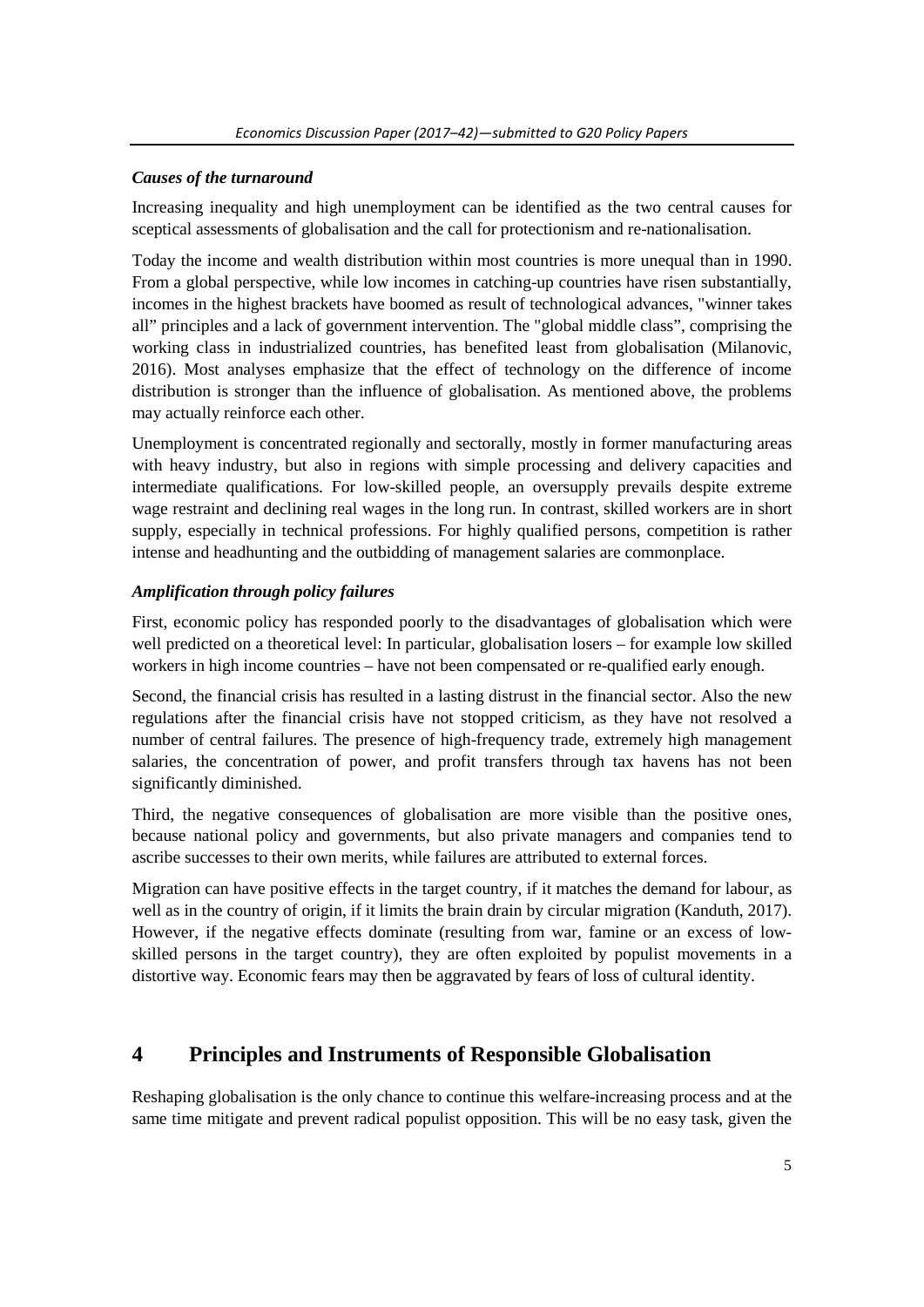current rules of international trade and investment agreements, as well as the implicit dominance of the US in international organizations and political pressure from frequently US-dominated, multinational firms. The heterogeneity of partners and cultural differences are increasing. Weak governance and national agendas as well as lobbying groups prevent strategic reforms. The global economy is multipolar and political conflicts – often within countries – are increasing. Therefore we divide our strategy into principles and instruments. Basic principles are essential and will be easier to agree upon, but less easy to make operable instruments, which are necessary to change the game, but reflect a search process; and countries can and will take a very different mix of them.

#### *Principles of responsible globalisation under a European lead*

*Principle 1: Globalisation is no final goal, but a means of promoting well-being, increasing choices, dissipating technologies and promoting peace and has to be assessed according to these objectives.*

Whether globalisation has to be welcomed and its speed is too fast or too slow should be assessed in relation to the goals of society, using a cost benefit analysis. There will be on average more gains than losses, but the balance will be varying according to these goals, for groups and skill level, as well as regional disruptions and imbalances occur.

#### *Principle 2: Globalisation increases the set of choices for individuals and countries, and all the more if it encourages bottom-up elements, allowing for differences in preferences and mutual learning.*

With rising incomes, preferences become more heterogeneous and the freedom to determine one's occupation, place of work, work-life balance and lifestyle becomes ever more important for welfare. The ability to make these choices depends on the capabilities provided by the educational system. Countries will choose different strategies depending on the starting situation, some trying to catch up with richer economies, others going for a leading technology position or greater inclusiveness. The need for economic policy to accompany globalisation is well-established.

#### *Principle 3: Globalisation is fuelled by market forces and new technologies; and whether social, ecological and efficiency goals are attained depends on the accompanying policy.*

Even in closed economies economic policy has to correct market failures, internalize external costs and benefits and provide public goods and risk protection. These necessities change, but do not dissolve under globalisation. The same holds for the necessity of a simultaneous strategy for social, economic and ecological goals. If welfare is to be generated by a separate strategy for each of its components and increasing the benefits of globalisation still another, economic policy will be expensive and inefficient and the size of government and debt will further increase.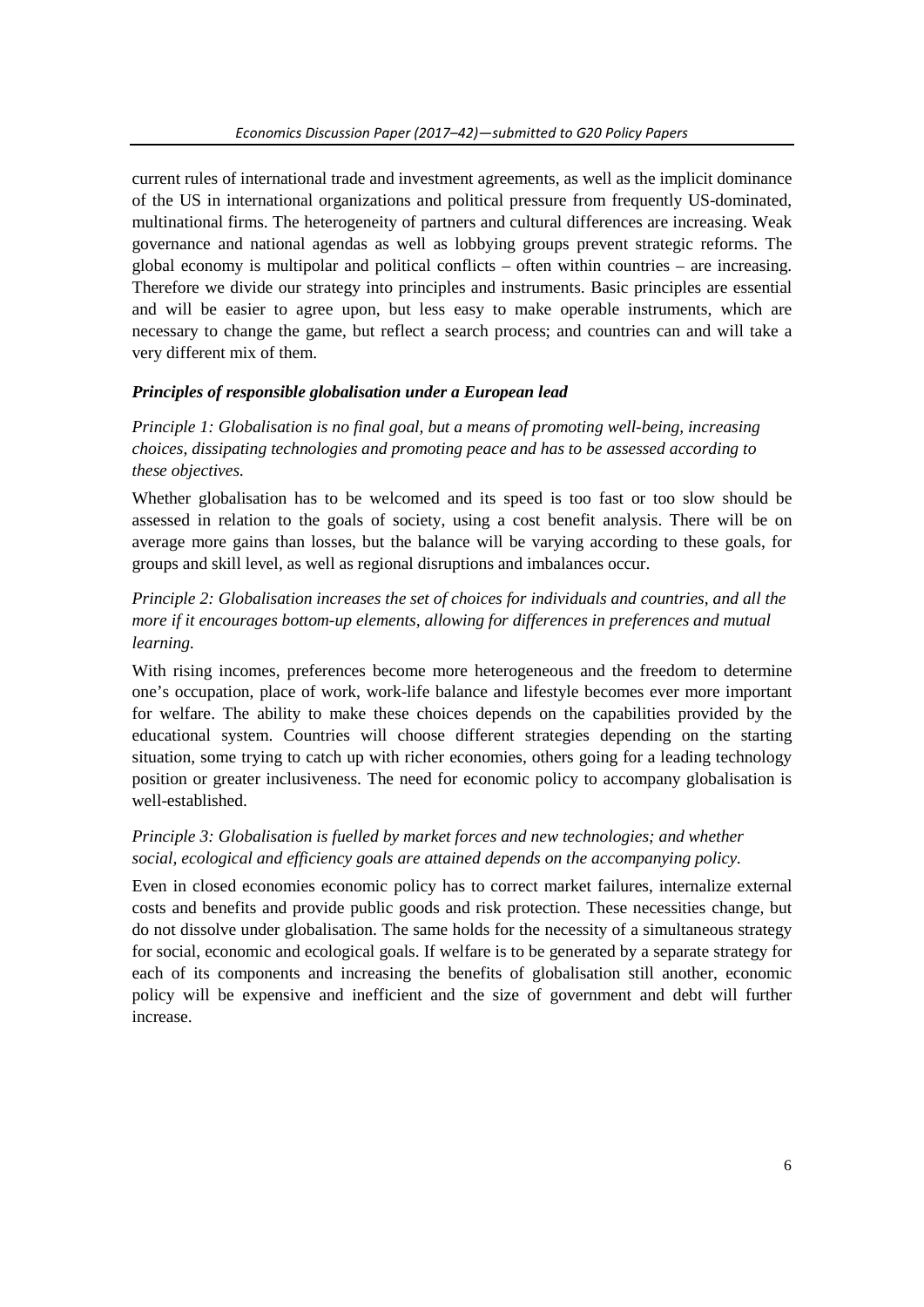*Principle 4: The speed and burden of change accelerates in open countries and losers therefore have to be compensated, less skilled people be enabled to switch from the losing to the winning position.*

In the long run, the education and retraining system has to provide the capabilities to cope with changes in occupation, jobs, qualifications and the increased mobility demanded and supplied by globalisation. Investing in education, retraining, the creation of new firms and innovations is better suited to more heterogeneous preferences and problems. It is in the joint interest of all society members, and should therefore be a shared responsibility and obligation.

*Principle 5: The functions which provide quality of life (lodging, nutrition, travelling, communication, attractive environment) have to be defined and progress under globalisation must be continuously monitored.*

Life quality and well-being is a better and more comprehensive measure of economic performance than economic output and the growth of GDP. To make the measurement operational, the functions which constitute quality of life, even if somewhat different, have to be specified accordingly. Examples for doing so are given in the Better Life Indicators by the OECD or the Sustainability Development Goals by UN and EU (capabilities or functionality approach). This does not mean that the elements and their relative importance may not be different across cultures, but that societies have to define them and international agreements should respect the differences and not provide instruments to fight them in courts.

#### *Principle 6: Europe should try to shape globalisation more actively according to its values than it has done in the past, thus filling the gap opened by the retreat of the US; however, it should also learn from other cultures.*

In the past, Europe has profited from its openness and the speed of globalisation, and currently enjoys a positive balance of external accounts (in contrast to the US). However, it has not shaped the rules of globalisation, and many international trade and investment rules afford no priority to social and ecological standards, liberal democracies and the fight against corruption. Since these "European values" typically increase in importance in richer economies, it makes sense to call for upgrading standards instead of supporting a race to the bottom. With increasing incomes, for all countries competiveness depends on a high-road strategy if welfare is to be enhanced. Climbing up the quality ladder – independently of the current position – increases life chances and the positive contribution of globalisation for choices and peace. This does not mean that goals and values have to become identical, since plurality and heterogeneity provide economic and societal advantages, as does learning from others.

#### *Principle 7: Looking for jointly advantageous solutions increases well-being and economic success, and shaping rules with "my country first" slogans will fail in the long run.*

Contracts are feasible for individuals, firms and nations if both partners have an advantage. Division of labour by open borders on a level playing field and providing capabilities for change is positive for all societies. The past international agreements and the agenda of international organizations were built on the principle of mutual advantage and as win-win contracts for all members. Securing social rights and the Paris agreement work in the same direction. The populist request for a strict renationalization of policy or the assertion that contracts should only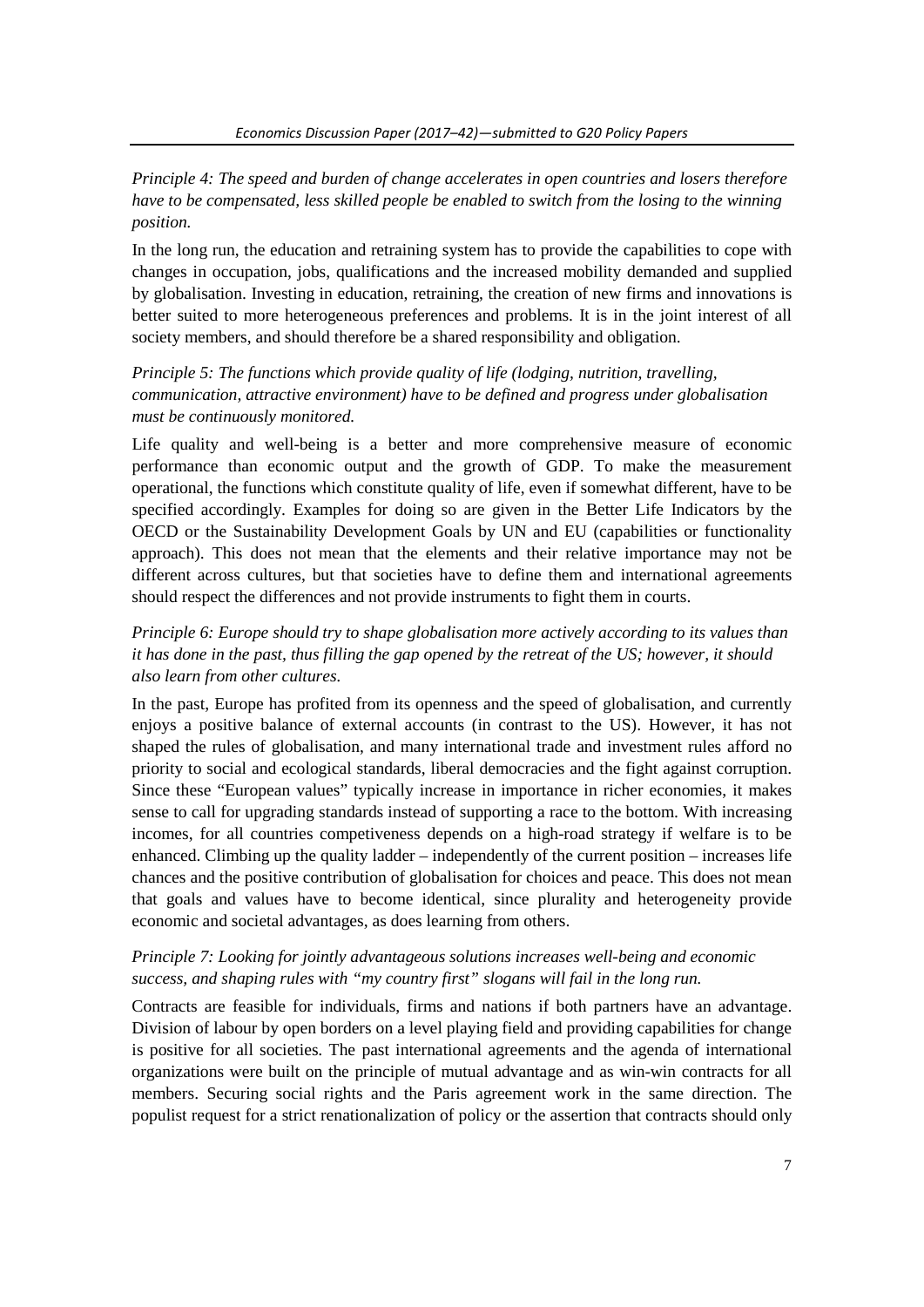be obeyed or agreed if one partner wins at the cost of the other (or at least definitely gets more than the other – often the partner with the lower per capita income) will not lead to contracts, not internalize external costs and not provide global public benefits. And benefits will not be generated – neither in the short run, nor in the long run.

#### *Potential game changers*

Potential game changing instruments will support the attainment of the strategic goals, but also raise stronger opposition. Such instruments were up to now neither easy to implement nor undisputed in light of the less homogenous EU and euro area. On the other hand, not all instruments have to be applied at the same time and within the same intensity. Trial and error and national preferences on the choice of the instruments as well as their mix are not only possible but also efficient, given that the reshaping of globalisation is a search process in unknown territory and no one knows the best solution.

#### *1. New performance benchmark: The performance of an economy or region should switch from GDP to "Beyond GDP Goals" and "Social Development Goals".*

Economic dynamics remain important in solving problems such as unemployment, inequality and public debt, as well as giving migrants a chance to work and to get integrated. Broader indicators on performance of Europe are necessary if globalisation and enthusiasm for the European project are to be reconciled. People wish to have choices to determine their own lives; economic policy has to provide the resources and capabilities required for this purpose.

#### *2. Problem solving by empowerment: Common European or global solutions should not be bureaucratic and detailed, but provide a framework for better national or regional solution.*

The rules and benefits of globalisation must be shaped as a way to solve global challenges. The policy rules should enable countries to choose problems and preference-orientated solutions. Transparency and the closing of tax shelters, as well as common definitions for the tax base, allow countries to choose the rates and structure of taxes needed for increasing welfare, instead of taxing labour and leaving inheritances untaxed for reasons of tax evasion or tax shifting.

#### *3. Reduction of unemployment and inequality: Raising the net wages of less-skilled workers through a reduction of the social security contribution or through work benefits or training increases employment at the same time as it decreases income disparity.*

The social system should not be primarily financed by taxing labour, but by taxing activities that decrease welfare, such as emissions, or that prevent the equality of chances, such as large inheritances. This offers a win-win-win situation, increasing employment, reducing inequity and cutting the future costs of climate change.

#### *4. Switching from protection to social investment: The focus of social policy should switch from ex-post protection, after jobs have been lost and firms have exited, to investing in future capabilities, starting with early education.*

Social costs are already high in Europe, amounting to 40 % of government expenditures, and new challenges call for a higher burden. Investing in education, retraining and offering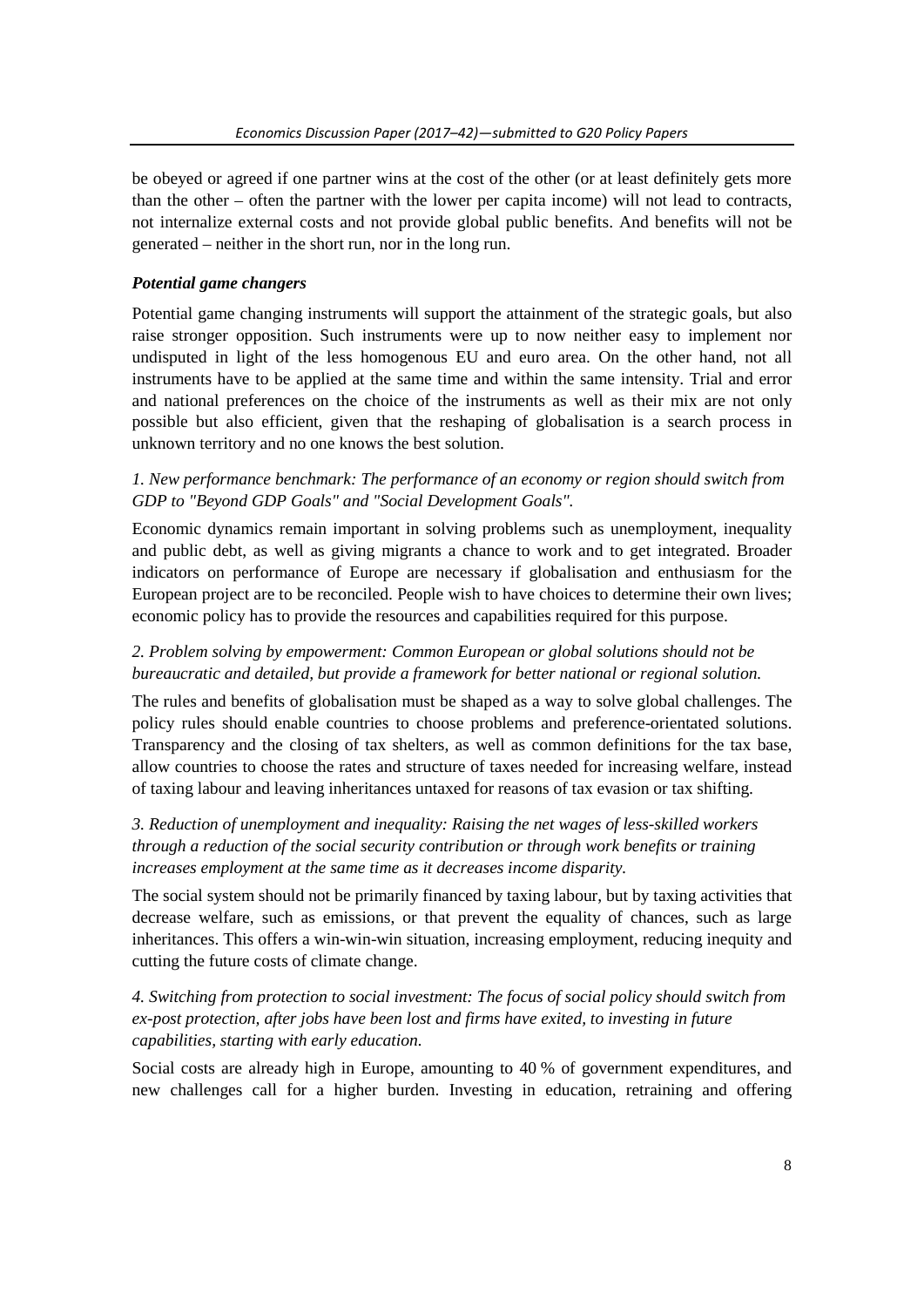capabilities for problem-solving and change increases choices and lowers the probability of not finding a new and better job, if the old one is lost due to structural change and globalisation.

#### *5. Refocusing public expenditures: Investment in education and innovation is increasing dynamics and employment in industrialized countries.*

Administrative expenditures and over-detailed regulation are detrimental to output, private employment and international competitiveness. Europe has an investment deficit and financing debt is rather cheap today, but this should not be used to invest in highway and construction projects, but rather in human capacities and increasing welfare. In general, a switch from tangible to intangible investment is needed, with tangible investment focusing on technologies for broadband and decarbonisation.

#### *6. Redirecting innovation: Technological progress should be shifted from primarily saving labour to focusing much more on saving energy and resources.*

Labour productivity is currently increasing much faster than energy and resource productivity. This supports the growth imperative (the rate of growth under which unemployment rises) as well as the future cost of repairing ecological damages and limiting climate change. The current trend is not determined by technological forces, but by the fact that labour is heavily taxed, emissions are not taxed and fossil energy is subsidized. A responsible globalisation strategy should support the change in economic policy as well as the technological trend.

#### *7. Internalizing the costs of emissions: The future costs of current emissions and polluting activities have to be included in the cost calculation.*

Bringing future costs into firm calculations is a complementary policy to environmental regulation. International trade and investment activities should press for internalizing external costs or setting more ambitious standards. This will not be equal between emerging and industrial countries, but both could upgrade the ambitions of climbing up the ecological quality ladder.

#### *8. Symmetrical flexibility for firms and employees: Flexibility of working hours according to demand fluctuations increases the output of firms; in compensation, workers should be able to shift working time according to work lifecycle demands.*

Firms in open and globalised economies need flexibility to adapt production to international demand fluctuations and are reluctant to pay overtime. On the other hand, workers want to work more in some stages of their lives, whereas in other phases, they long for leisure and ability to fulfil family duties. This demand could be traded and could include a general trend of reducing working time if desired by some groups. If these deals are symmetrical, they increase the competiveness of firm as well as welfare.

*9. Coordination of international organisations: Several international organisations are shaping economic, social and environmental rules, and closer cooperation with each other would be essential.*

The IMF, WTO, UNCTAD, ILO, World Bank and IAO, to name just a few of the important organizations, have shaped globalisation. They never agreed on common priorities and no one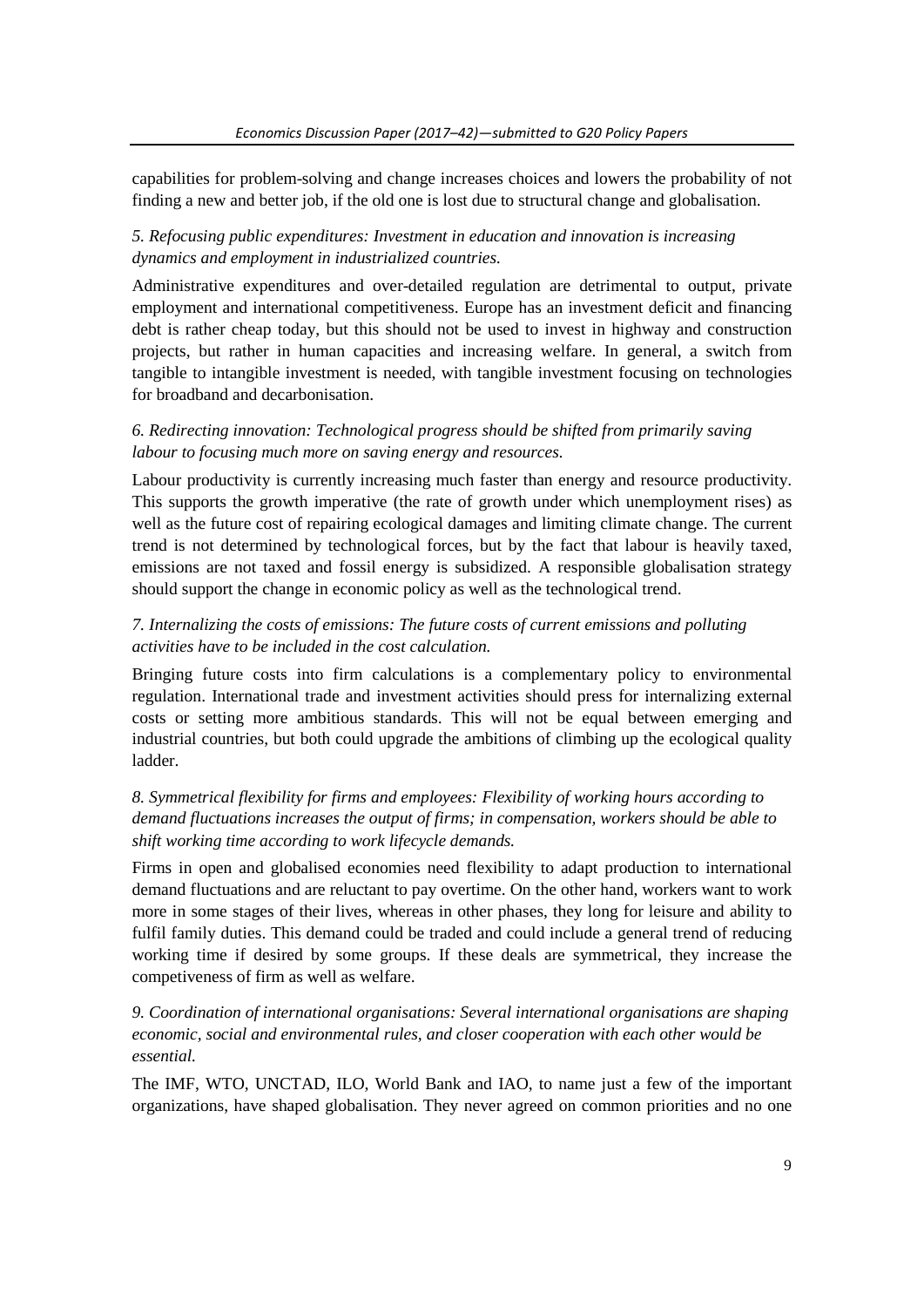has analysed whether their rules and recommendations are compatible or one activity is hampering another. They should try to set a common agenda for a responsible globalisation linked to social goals. The agenda should be discussed with national governments and with nongovernmental organizations. This is no easy task, but a conference prepared and inspired by the Paris summit of 2015 could be an example of how to do this. A common agenda by as many international conferences as possible would also require and enable intra-European commitment to a program of responsible globalisation.

#### *10. Redesigning trade agreements: The goal of new agreements should be to increase well-being while respecting cultural differences, and in general social, environmental and health standard should be upgraded.*

Current agreements are not linked to social goals. This may make it easier to write the agreements, but the consent of citizens is lost. If standards are lowered under the heading of the dominant goal of competing by price, a race to the bottom cannot be excluded.

#### *11. Democratic control for trade courts: Timely decisions on trade and investment disputes are needed, but the decisions should be integrated into in the hierarchy of the courts with the potential of recourses.*

The opposition to open markets comes from different angles. In emerging countries as well as in transition economies, it comes from domestic incumbents who are often intertwined with the ruling class and family elites. But on the other hand multinational companies often experience legal conflict and employ an armada of experts to influence the level-playing field in favour of large firms. The interests of a third sector of small and medium-sized firms, and an endogenous industry specialized in small-scale innovation, suffer. Courts must respect these different aspects and the interest of small, emerging local firms and local technologies has to be defined ex ante (infant industry argument), in addition to being respected by the courts. A European fund supporting European SME interests and international organisations which helps to define infant industry and regional technology interests is essential for responsible globalisation, paving the way for fast procedures without being dominated by unaccountable special courts.

#### *12. Ecological responsibility for multinationals: The act of polluting regions and committing irreversible damage should be just as intolerable as using child labour and production methods that lead to illness and death in the social sphere.*

To some extent it is inevitable that the technology used in emerging and developed countries differ with respect to energy efficiency, emissions and pollution. But these differences have a negative effect on the world climate and local environment (see the carbon leakage arguments). Similarly to the minimum standards in the social sphere, which have been continuously upgraded, rules should be established for environmental technologies. One driver for limiting differences in technology would be the mandatory reporting of emissions relative to output in the different plants of a multinational firm. Then investors as well as host countries, and perhaps also the media and international organisations, could increase the pressure to use best technology in countries whose rules do not demand this.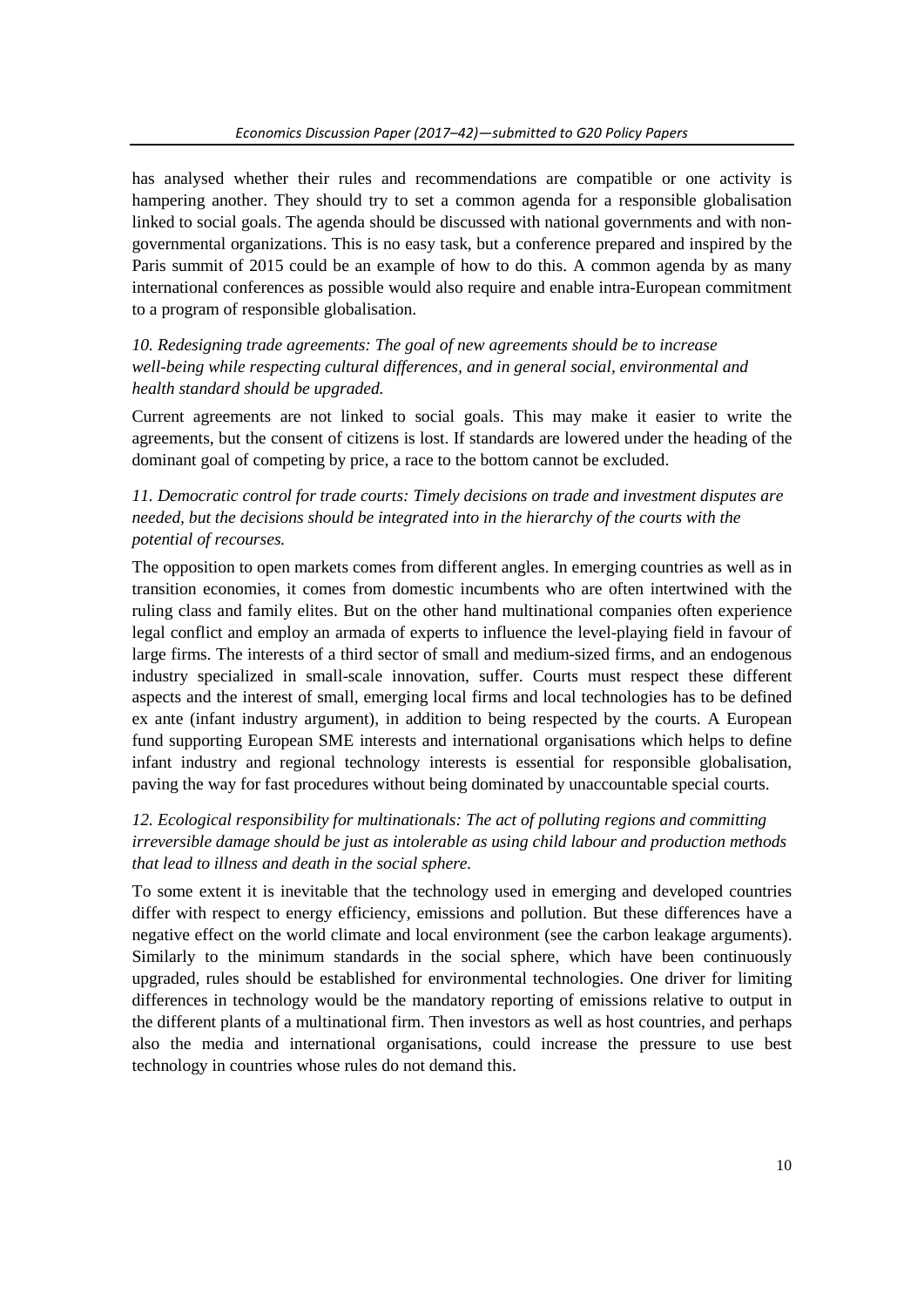#### *13. European Neighbourhood Investment Program (ENP): European neighbours have a potentially high growth rate and this potential could be made effective if Europe invests more in the neighbourhoods, thus also limiting political conflict and the necessity to migrate.*

After World War II the US demonstrated that investing in a region with past political conflict can at the same time create a market and a political partner. European investment in the Black Sea area, in the Arabic countries and in North Africa may unleash growth and reduce conflicts. Free trade zones under US guarantee may be a possibility if local governments do not exist and cannot guarantee stability. Different international organisations might provide guarantees, while individual European countries can try different models.

#### *14. Knowledge transfer and intercultural learning: Cultural differences can be mitigated and learning accelerated through an exchange of researchers and qualified workers.*

The US Fulbright program offers an example of how European researchers can get the opportunity to study at leading universities. This leads to a common understanding of values and systems. In Europe, an Erasmus 'plus' program could be the start, based on which the elite of the neighbours is invited. This program should be extended to industrial and skilled workers, who are either trained in the neighbourhood or in Europe's system of dual education.

*15. Reaping the benefits of migration: The mutually positive effects of migration are less evident if migration is caused by problems in the country of origin; and specific support to integrate migrants into work early is necessary.*

Education and skill improvement increase the probability of work in the host country, circular migration – return of migrants after some time – benefit the country of destination and stabilize trade and investment relation between both.

*16. Recommitting finances to social needs: Negative spillovers from the financial system have to be stopped by fewer but smarter regulations, and the goals of all investment funds should be known to investors and regulators.*

Incentives for the financial sectors to effectively strengthen the real economy should be set. Investors should be motivated and enabled to include the needs of society into particular portfolio selection. Labelling funds according to their contribution to social and ecological goals and responsible globalisation could help investors selecting their portfolio.

## **5 Resume**

Following these principles and searching for the best instruments to implement them will hopefully make the welfare effect of globalisation increase for all partners. Europe should try to increase its impact on shaping the rule, but at the same time learning from its partners.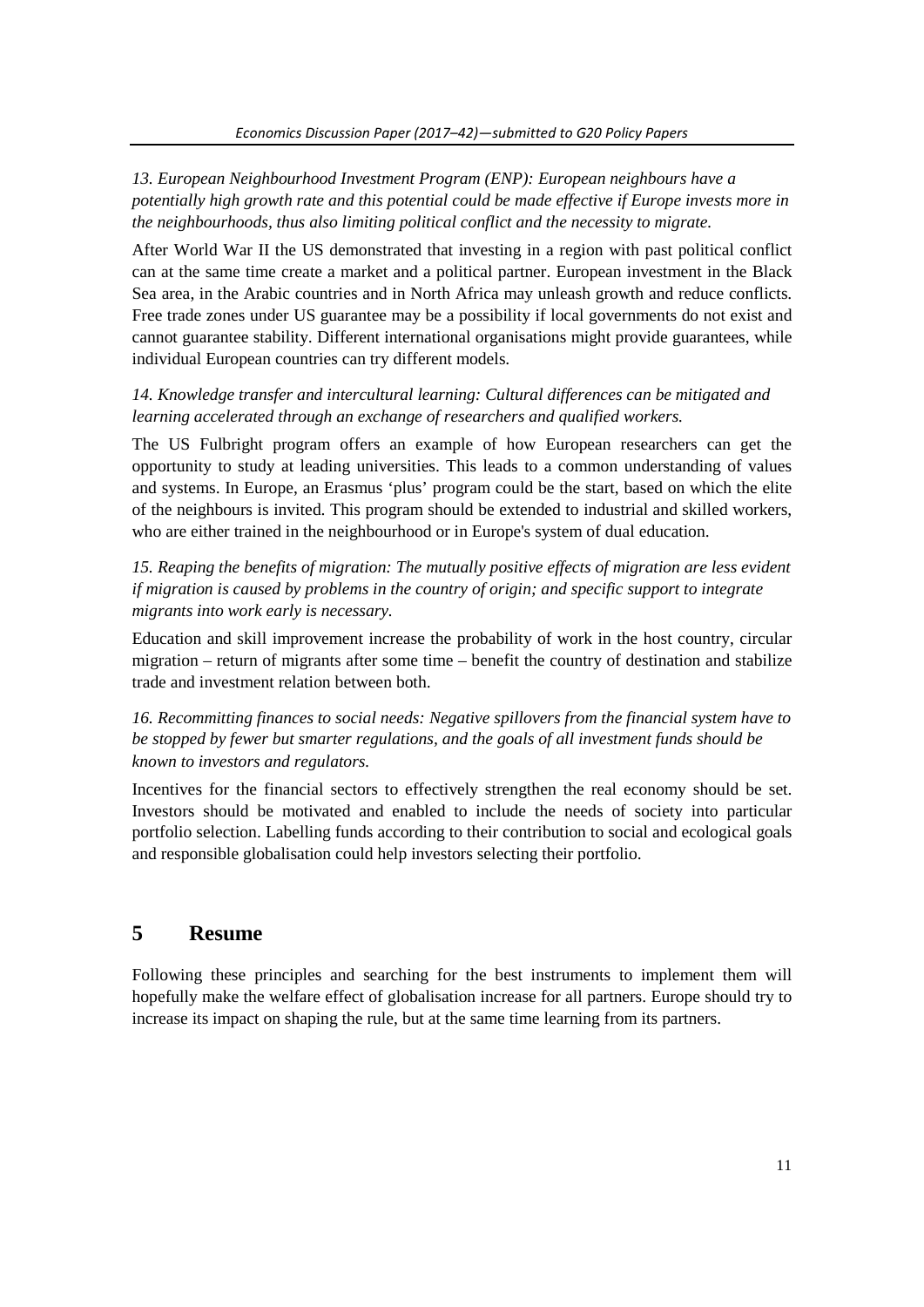#### **References**

- Aiginger, K. (2017). Europa zwischen Globalisierung und Renationalisierung. Working Paper, Querdenkerplattform: Wien - Europa, Wien. [https://static1.squarespace.com/static/5780d6f1579fb375af56974a/t/592c46c8ff7c507bf04493c](https://static1.squarespace.com/static/5780d6f1579fb375af56974a/t/592c46c8ff7c507bf04493cd/1496073930677/QD_Working+Paper+2+2017_Globalisierung.pdf) [d/1496073930677/QD\\_Working+Paper+2+2017\\_Globalisierung.pdf](https://static1.squarespace.com/static/5780d6f1579fb375af56974a/t/592c46c8ff7c507bf04493cd/1496073930677/QD_Working+Paper+2+2017_Globalisierung.pdf)
- Aiginger, K. and Vogel, J. (2015). Competitiveness: from a misleading concept to a strategy supporting Beyond GDP goals. *Competitiveness Review: An International Business Journal* 25 (5): 497-523. [https://www.researchgate.net/publication/283245691\\_Competitiveness\\_from\\_a\\_misleading\\_conce](https://www.researchgate.net/publication/283245691_Competitiveness_from_a_misleading_concept_to_a_strategy_supporting_Beyond_GDP_goals) [pt\\_to\\_a\\_strategy\\_supporting\\_Beyond\\_GDP\\_goals](https://www.researchgate.net/publication/283245691_Competitiveness_from_a_misleading_concept_to_a_strategy_supporting_Beyond_GDP_goals)
- Aiginger, K.(2016). *New Dynamics for Europe: Reaping the Benefits of Socio-ecological Transition*. *Executive Summary*. Vienna, Brussels. <http://synthesis-summary.foreurope.eu/>
- Aiginger, K. (2017). Wie ein starkes Europa mehr nationalen Spielraum schaffen könnte. Policy Brief, Querdenkerplattform: Wien - Europa, Wien. [http://oegfe.at/wordpress/2017/02/wie-ein-starkes-europa-mehr-nationalen-spielraum](http://oegfe.at/wordpress/2017/02/wie-ein-starkes-europa-mehr-nationalen-spielraum-schaffen-koennte/)[schaffen-koennte/](http://oegfe.at/wordpress/2017/02/wie-ein-starkes-europa-mehr-nationalen-spielraum-schaffen-koennte/)
- Aiginger, K. (2017). How a strong Europe could create more national scope of action. Flash Paper, Policy Crossover Center: Vienna - Europe, Vienna. [http://www.eesc.europa.eu/resources/docs/how-a-stronger-europe-could-create-more](http://www.eesc.europa.eu/resources/docs/how-a-stronger-europe-could-create-more-national-scope-of-action---karl-aiginger.pdf)[national-scope-of-action---karl-aiginger.pdf](http://www.eesc.europa.eu/resources/docs/how-a-stronger-europe-could-create-more-national-scope-of-action---karl-aiginger.pdf)
- Bayer, K. (2016). Wie könnte "gute" Globalisierung aussehen. Policy Brief, ÖGfE, Wien. <http://oegfe.at/wordpress/2016/10/wie-koennte-gute-globalisierung-aussehen/>
- Bayer, K. (2017). Keine falschen Alternativen; Globalisierung muss gestaltet werden gestalten. Flash Paper, Policy Crossover Center: Vienna - Europe, Vienna. [https://static1.squarespace.com/static/5780d6f1579fb375af56974a/t/5955527f78d17198cc5cd9](https://static1.squarespace.com/static/5780d6f1579fb375af56974a/t/5955527f78d17198cc5cd9ca/1498763904079/QD_PCC-Flash+4-2017_Bayer_23062017.pdf) [ca/1498763904079/QD\\_PCC-Flash+4-2017\\_Bayer\\_23062017.pdf](https://static1.squarespace.com/static/5780d6f1579fb375af56974a/t/5955527f78d17198cc5cd9ca/1498763904079/QD_PCC-Flash+4-2017_Bayer_23062017.pdf)
- Caux Round Table (2002). *Principles for Responsible Globalization*. <http://www.cauxroundtable.org/index.cfm?&menuid=103>
- Cœuré, B. (2017). *Sustainable Globalisation: Lessons from Europe*. Maastricht. <https://www.ecb.europa.eu/press/key/date/2017/html/sp170216.en.html>
- Europäische Kommission (2017). *Reflection paper on harnessing globalisation.* Brussels. [https://ec.europa.eu/commission/publications/reflection-paper-harnessing-globalisation\\_en](https://ec.europa.eu/commission/publications/reflection-paper-harnessing-globalisation_en)
- Gordon, R.J. (2015). The Economics of Secular Stagnation, Secular stagnation: A Supply-Side View. *American Economic Review: Papers & Proceedings* 105(5): 54-59. <https://www.aeaweb.org/articles?id=10.1257/aer.p20151102>
- Handler, H. (2017). How should Europe React to US Corporate Tax Reform Plans?. Flash Paper, Policy Crossover Center: Vienna – Europe, Vienna. [https://static1.squarespace.com/static/5780d6f1579fb375af56974a/t/59287562e6f2e114b61f2687/1](https://static1.squarespace.com/static/5780d6f1579fb375af56974a/t/59287562e6f2e114b61f2687/1495823715497/QD_PCC-Flash+2-2017_Handler.pdf) [495823715497/QD\\_PCC-Flash+2-2017\\_Handler.pdf](https://static1.squarespace.com/static/5780d6f1579fb375af56974a/t/59287562e6f2e114b61f2687/1495823715497/QD_PCC-Flash+2-2017_Handler.pdf)
- Internationale Arbeitsorganisation Genf (2004). *Eine faire Globalisierung: Die Rolle der IAO, Weltkommission für die soziale Dimension der Globalisierung.* 92. Tagung. <http://www.ilo.org/public/german/standards/relm/ilc/ilc92/pdf/adhoc.pdf>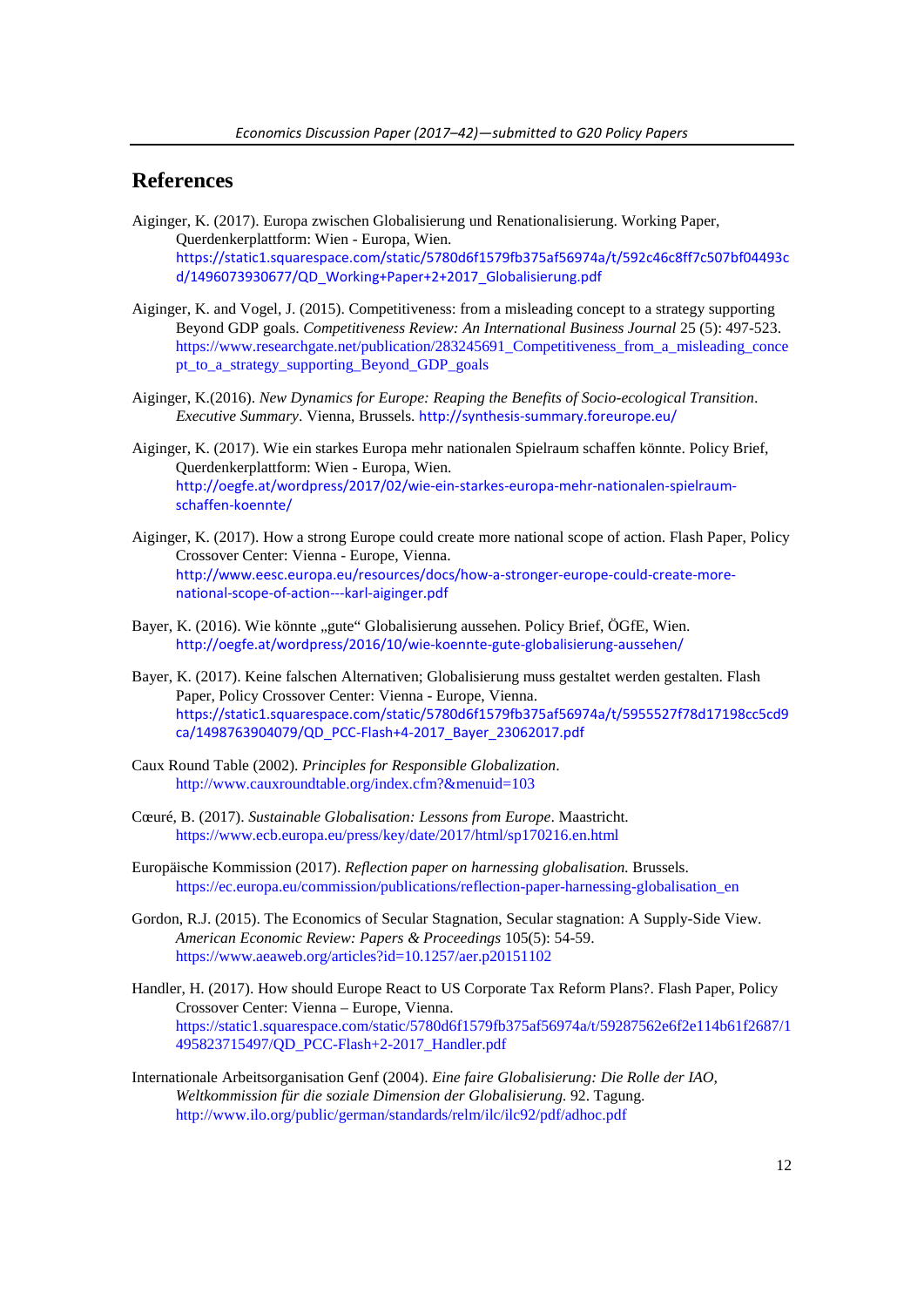Kanduth, A. (2017). Migration. Flash Paper, Policy Crossover Center: Vienna - Europe, Vienna.

- Leipziger, D (2016). *Make globalization more inclusive or suffer the consequences*. Vox. <http://voxeu.org/article/make-globalisation-more-inclusive-or-suffer-consequences>
- Milanovic, B. (2016). *Global Inequality: A New Approach for the Age of Globalization*. The Belknap Press of Harvard University Press, ISBN 9780674737136.
- Rodrik, D. (2016). *There is no need to fret about deglobalisation*. Financial Times. <https://www.ft.com/content/d9a28a08-895c-11e6-8cb7-e7ada1d123b1?mhq5j=e2>
- Sapkota, J.B. (2011). Globalization and human aspects of development in developing countries: evidence from panel data*. Journal of globalization Studies*, 2(1). <http://www.sociostudies.org/journal/articles/140663/>
- Summers, L.H. (2016). The *Age of Secular Stagnation - What It Is and What to Do About It*. Foreign Affairs. [https://www.foreignaffairs.com/articles/united-states/2016-02-15/age-secular](https://www.foreignaffairs.com/articles/united-states/2016-02-15/age-secular-stagnation)[stagnation](https://www.foreignaffairs.com/articles/united-states/2016-02-15/age-secular-stagnation)
- Tsai, M.C. (2006*). Does globalization affect Wellbeing?*. ISA World Conference of Sociology, Durban. [https://www.researchgate.net/publication/225735074\\_Does\\_Globalization\\_Affect\\_Human\\_Well](https://www.researchgate.net/publication/225735074_Does_Globalization_Affect_Human_Well-being) [-being](https://www.researchgate.net/publication/225735074_Does_Globalization_Affect_Human_Well-being)